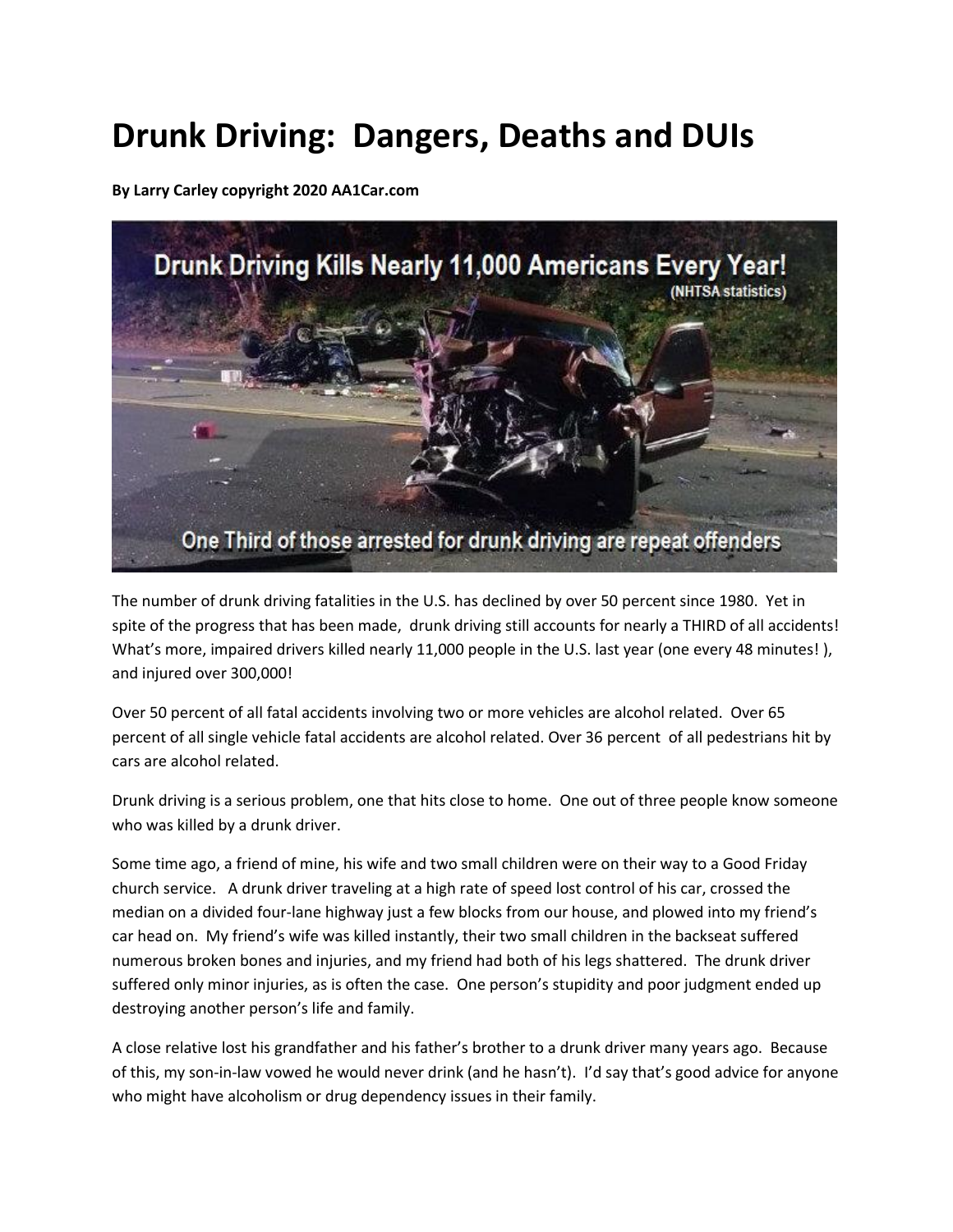Another drunk driving accident just a couple of miles from our house ended the lives of a retired school administrator and his wife. They were on their way home from a dinner out when a drunk driver traveling over 100 mph blew a red light and t-boned their car. The couple was killed instantly, and again the person who caused it suffered only minor injuries.

Many people have a drunk driving story that is personal. And even when a story is not personal, it is often tragic and totally preventable.

## **DUI: DRIVING UNDER THE INFLUENCE OF ALCOHOL OR DRUGS**

One government statistic estimates that over 300,000 people are driving drunk every day in this country, yet only about 1 percent are ever caught. Getting a DUI is certainly a deterrent to driving drunk or impaired, but apparently it is not enough of a deterrent to prevent many people from getting behind the wheel after they had a few too many drinks. According to information published on the Mothers Against Drunk Driving website, one out of five drivers under the age of 21 have admitted to driving while intoxicated.

For every alcoholic drink, your Blood Alcohol Concentration (BAC ) increases about 0.02 percent. A person's size and weight are also a factor, with smaller people reaching a higher BAC much faster than a larger person. So depending on the concentration of alcohol in what a person is drinking, it may only take three or four drinks to reach a BAC of 0.08, which is the legal limit in all 50 states.

A standard drink is defined as 12 ounces of beer, 5 ounces of wine or a 1.5oz. shot of 80 proof alcohol.

What's more, it takes time for the body to metabolize the alcohol out of your blood stream: figure about an hour for each drink consumed. So if somebody consumes six or seven drinks over a period of a couple of hours, it could take up to six hours or more for the effects to wear off. Binge drinking is even worse because it overloads the body with a lot of alcohol in a very short period of time. The faster the alcohol is ingested, the longer it takes the liver to get rid of it.

### **THE ROOT CAUSE OF DRUNK DRIVING**

When people drink for whatever reason (to be sociable, to compliment a meal, to unwind after a long day, or to deal with emotional, psychological, financial or marital issues), it affects their coordination, reaction time, speech, balance, vision and logical reasoning. And it doesn't take that much alcohol to have a noticeable effect on many people.

Alcohol loosens up social inhibitions, and undermines self-control. One of the first things that is affected is the ability to make good judgments and decisions. Many people who have been drinking may not realize how impaired they actually are, so they believe they are sober enough to drive. Others simply don't care after a few drinks, so they get behind the wheel and take their chances.

### **REALLY REALLY DRUNK DRIVERS**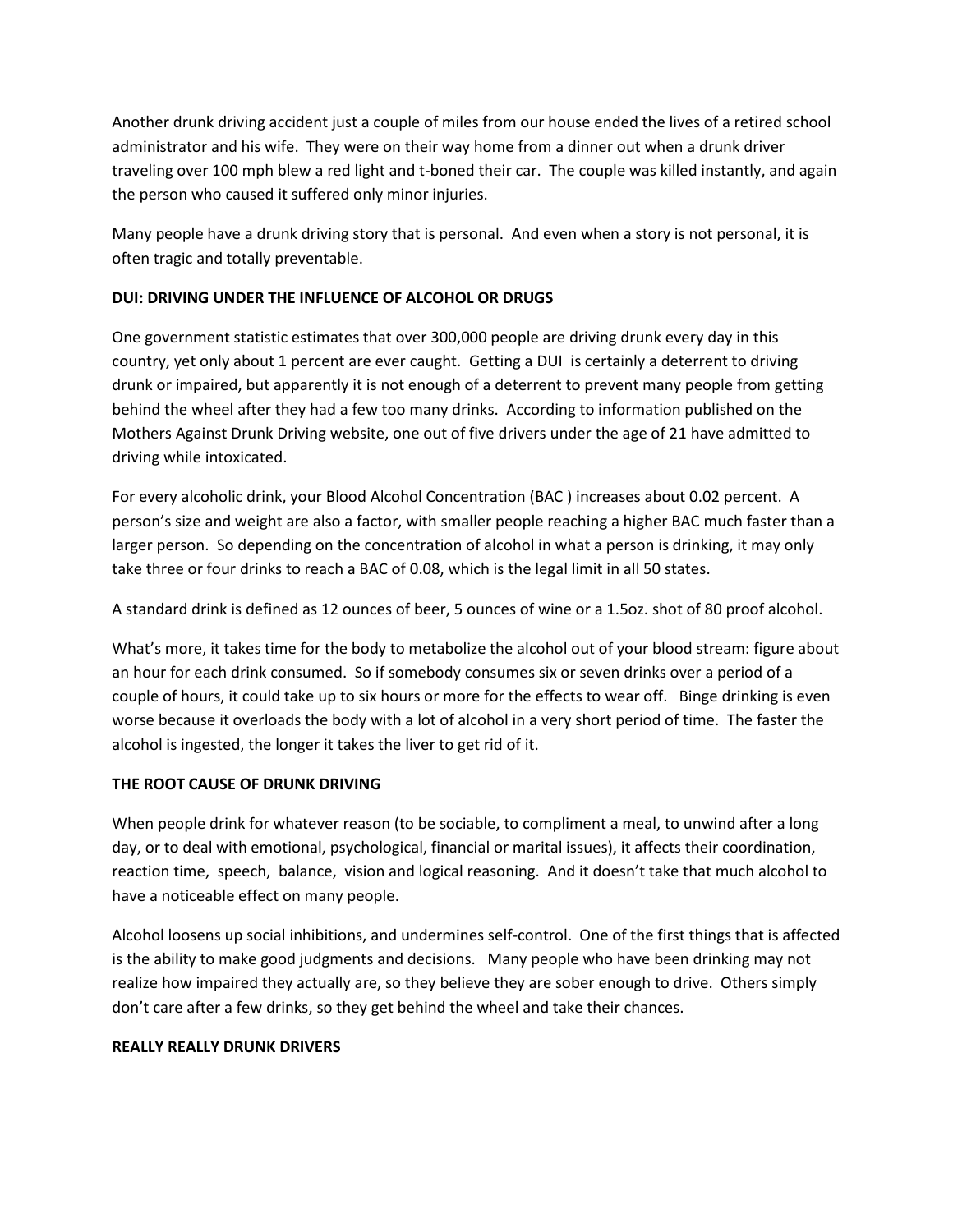Most of the really bad accidents and fatalities that involve drunk driving are not caused by people who are at or just over the 0.08 BAC level. Many drunk drivers are way beyond those numbers, with blood alcohol content numbers two or three times the legal limit. These are people who are staggering, slobbering drunk, and can barely drive. These are the people who are apt to find themselves driving the wrong way on an expressway, driving without their lights on, weaving all over the road, driving at dangerous speeds on city and residential streets, missing or ignoring traffic signals and stop signs, passing in no passing zones, crashing into parked cars or running down pedestrians or bicyclists. These are the very real and all too common consequences of drunk driving.

## **DRUNK DRIVING STATISTICS**

Some sobering but not necessarily surprising statistics about drunk driving:

Males outnumber females four to one.

According to the NHTSA, the highest percentage of drunk drivers involved in fatal accidents are ages 21 to 24 (27 percent), followed by ages 25 to 34 (26 percent), and ages 35 to 44 (23 percent).

Forty-two percent of drivers killed in alcohol-related crashes were 16 to 24 years old when they died.

Drunk driving accidents can happen any time of day or night, but 32 percent occur at night, with the span from midnight to 4 am being the most dangerous time.

Alcohol-related traffic fatalities are twice as likely to occur on a weekend compared to weekdays.

Nearly a third of those arrested for drunk driving are repeat offenders (many of whom were also driving on a suspended or revoked driver's license!). Fifty to 75 percent of convicted drunk drivers ignore the law and continue to drive with a suspended or revoked license.



*A Breathalyzer will reveal your Blood Alcohol Concentration (BAC). The legal limit in all 50 states is 0.08.*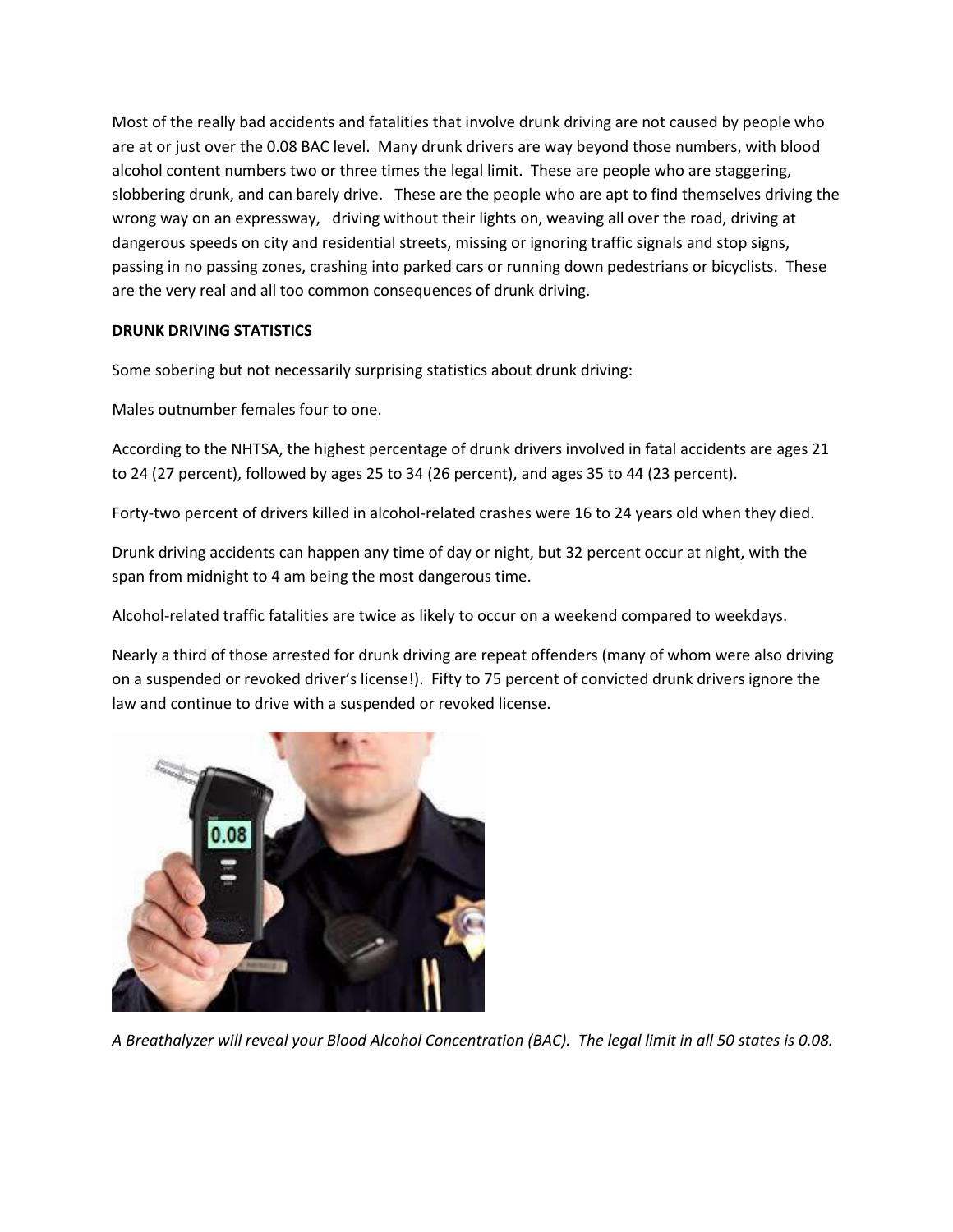Drunk driving isn't just due to alcohol consumption. Drugs (marijuana, cocaine, crack, meth, pain killers, etc.) are involved in nearly one out of five fatal accidents. That's why law enforcement agencies issue DUIs for "impaired" driving as well as drunk driving.

## **IF YOU ARE ISSUED A DUI**

If a person is issued a DUI as a result of a field sobriety test or a Breathalyzer test, it can have serious consequences:

The average fine for a first-time DUI can be as high as \$1000 to \$1500. For repeat offenders, fines are often two to three times higher! It may also result in jail time. You may also be charged with a felony if the DUI was a result of an accident that caused serious injury or a death.

A DUI can result in the loss of driving privileges, including a temporary suspension of your driver's license for 60 to 90 days or longer, or possibly a permanent revocation of your license if you are a repeat offender.

A DUI conviction will remain on your driving record for three to five years in most states.

If you have been convicted of drunk driving, you will have to buy expensive SR-22 car insurance, which may cost up to a thousand dollars or more than a normal auto insurance policy. You will also be required to remain on the expensive SR-22 policy for three years with no further convictions before your insurance rates go back down.

A DUI on your driving record may cause you to lose your job (a commercial truck driver, for example, or a school bus driver, taxi driver or ride share driver). It may also prevent you from applying for any type of job that requires a clean driving record.

A DUI may also require you to attend an alcohol and drug education class, and/or to receive alcohol/drug counseling.

Some states may also require your vehicle to be equipped with a special ignition interlock system that prevents the engine from starting if it detects alcohol on your breath. Some states may also pull your license plates to prevent you from driving.

# **DRUNK DRIVING HELP**

If you were involved in an accident caused by a drunk driver, you should seek professional legal representation to make sure your rights are protected. This can help greatly with medical bills and insurance settlements. Don't sell yourself short when it comes to getting the compensation you deserve.

If you were caught drunk driving and given a DUI, you should also seek legal representation to minimize the impact a DUI can have on your driving record, your finances and your life. Don't go it alone. Hire an experienced DUI lawyer who can help you navigate the court system and possibly get the DUI dismissed.